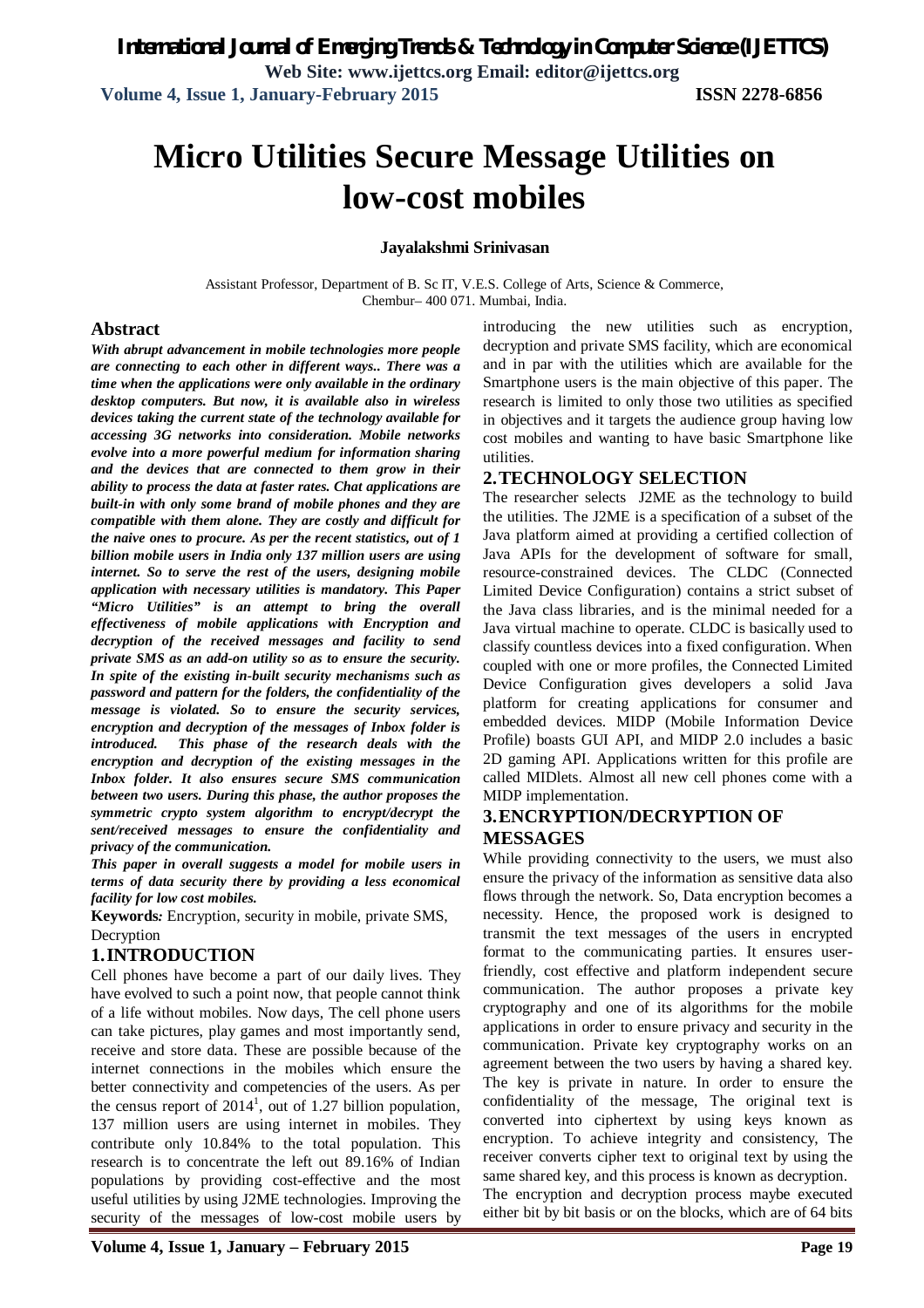# *International Journal of Emerging Trends & Technology in Computer Science (IJETTCS)* **Web Site: www.ijettcs.org Email: editor@ijettcs.org**

## **Volume 4, Issue 1, January-February 2015 ISSN 2278-6856**

in size. Java Platform supports different modes of encryption specification and it supports a range of private key algorithms. Out of the available algorithms, the author uses DES (Data Encryption Standard ) Algorithm for encryption and decryption which is a 56 bit block cipher. It involves the following functionalities:

- User Input
- Encode the messages/ Decode the messages
- Delete the messages

The proposed work accepts Valid password for secure login. Upon validation, it allows you either to write a new message or to select the existing messages from the folders. If the user selects the option 'Write a new message', the user shall be given private message option. Using this option, the communication between the user and the recipient can be made secure. If the user selects existing messages, the user will be given an option to encrypt the existing message which produces a new copy of the message enabled with encryption. If user wishes, he can delete the non encrypted message to protect his private data. The UI is provided by the emulator which is provided by Netbeans IDE. The entered details are stored using RMS of J2ME. The second functionality involves the vital task of encoding SMS using symmentric cryptosystem. As we are using symmetric cryptosystem where the same key is required for encoding as well as decoding the messages, this functionality includes also the facility of decoding the messages. The researcher proposes the usage of javax.crypto and javax.crypto.spec for cryptography and key specifications respectively. For the private message option, The researcher proposes the usage of javax.microedition and javax.wireless.messaging packages along with the selected encryption algorithm.

The final functionality will provide the option of deleting the messages. This is achieved with the help of javax.wireless.messaging package.

## **4.LOGIC BEHIND/SNIPPET OF IMPLEMENTATION**

*//<editor-fold defaultstate="collapsed" desc=" Generated Getter: Encrypt ">//GEN-BEGIN:|148-getter|0|148-preInit public Command getEncrypt() { if (Encrypt == null) {//GEN-END:|148-getter|0|148 preInit Encrypt = new Command("Item", Command.ITEM, 0);//GEN-LINE:|148-getter|1|148-postInit }//GEN-BEGIN:|148-getter|2| return Encrypt; } //</editor-fold>//GEN-END:|148-getter|2| //<editor-fold defaultstate="collapsed" desc=" Generated Getter: backCommand ">//GEN-BEGIN:|150-getter|0|150 preInit try{ String orgmsg=tfMessage.getString(); byte[] msg =orgmsg.getBytes(); byte[] enMsg = new byte[10000]; Cipher c = Cipher.getInstance("DES"); byte[] b = "SECRET!!".getBytes(); c.init(Cipher.ENCRYPT\_MODE, new SecretKeySpec(b,0,b.length,"DES"));*

 *int numBytes = c.doFinal(msg, 0, msg.length, enMsg,* 

 *String s = new String(enMsg,0,numBytes); // System.out.println("Hello");*

*SendMessage.execute(tfDestination.getString(),"5000",s); } catch(Exception e) {} //<editor-fold defaultstate="collapsed" desc=" Generated Getter: decrypt ">//GEN-BEGIN:|309-getter|0|309-preInit else if (command == decrypt) {//GEN-LINE:|7 commandAction|47|310-preAction String domsg=list3.getString(list3.getSelectedIndex()); try { byte[] dmsg=domsg.getBytes(); byte[] demsg=new byte[10000]; Cipher c = Cipher.getInstance("DES"); byte[] b1 = "SECRET!!".getBytes(); c.init(Cipher.DECRYPT\_MODE, new SecretKeySpec(b1,0,b1.length,"DES")); int numBytes=dmsg.length; int numByte = c.doFinal(dmsg, 0, numBytes, demsg, 0);//System.out.println("After doFinal Decode "); String s1 = new String(demsg,0,numByte); alert\_decrypt = new Alert("Decoded Message"); alert\_decrypt.setString(s1); alert\_decrypt.setTimeout(4000); display.setCurrent(alert\_decrypt); } catch(Exception e){} public Form getForm3() { if (form3 == null) {//GEN-END:|233-getter|0|233-preInit form3 = new Form("Write message", new Item[]{});//GEN-BEGIN:|233-getter|1|233-postInit form3.addCommand(getPvt\_back()); form3.addCommand(getSave\_as\_draft()); form3.setCommandListener(this);//GEN-END:|233 getter|1|233-postInit tfDestination = new TextField("Destination", "", 13, TextField.PHONENUMBER); tfMessage = new TextField("Message", "", 160, TextField.ANY); cmdSend = new Command("Send", Command.OK, 1); form3.append(tfDestination); form3.append(tfMessage); form3.addCommand(cmdSend); form3.setCommandListener(this); display = Display.getDisplay(this); }//GEN-BEGIN:|233-getter|2| return form3; } public Command getInbox\_delete() { if (inbox\_delete == null) {//GEN-END:|275-getter|0|275-preInit inbox\_delete = new Command("Delete", Command.ITEM, 0);//GEN-LINE:|275-getter|1|275-postInit }//GEN-BEGIN:|275-getter|2| return inbox\_delete; } public Command getNew\_draft() { if (new\_draft == null) {//GEN-END:|291-getter|0|291-preInit new\_draft = new Command("New", Command.ITEM, 0);//GEN-LINE:|291-getter|1|291-postInit }//GEN-BEGIN:|291-getter|2| return new\_draft;*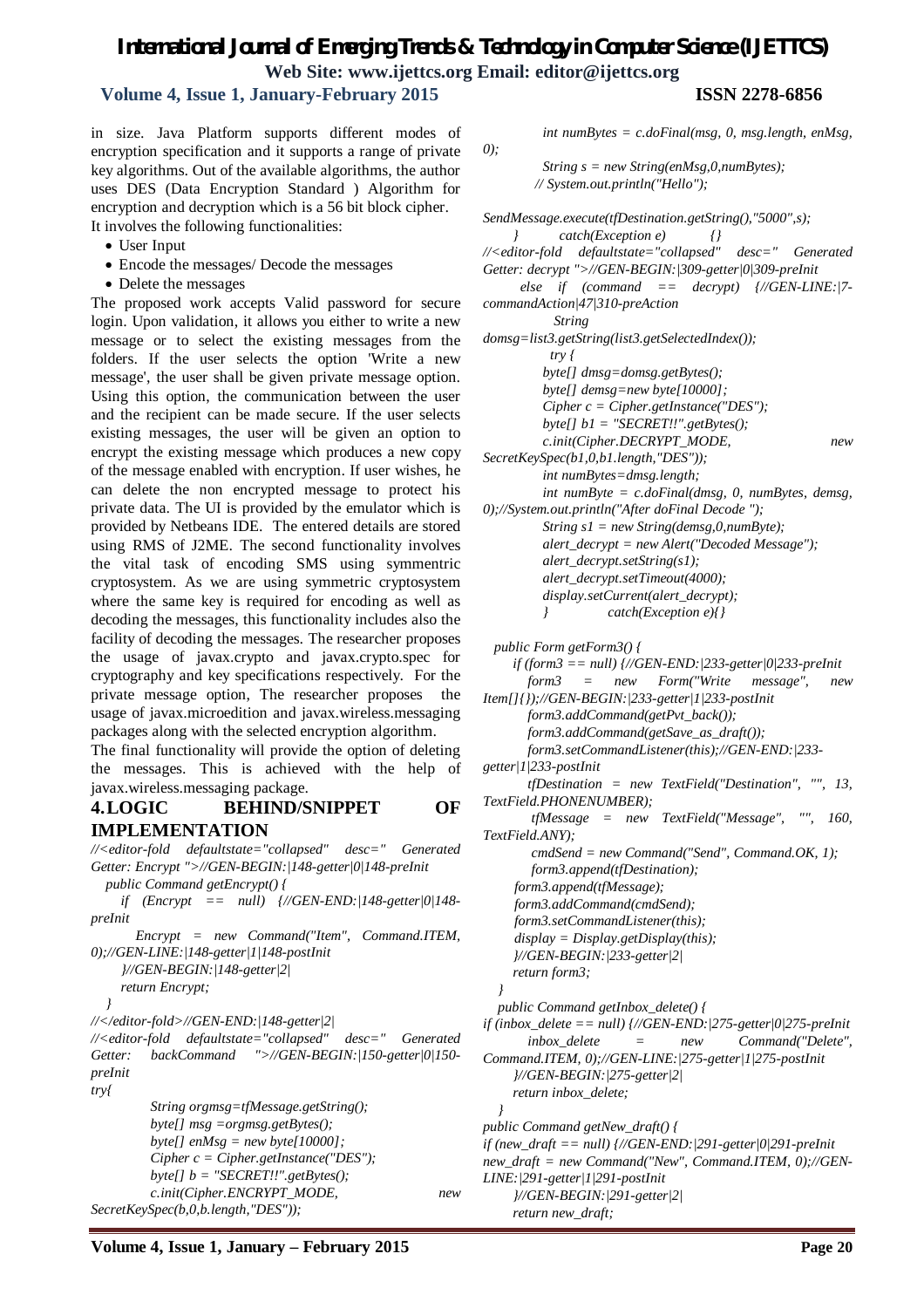# *International Journal of Emerging Trends & Technology in Computer Science (IJETTCS)* **Web Site: www.ijettcs.org Email: editor@ijettcs.org Volume 4, Issue 1, January-February 2015 ISSN 2278-6856**

 *} public Form getForm4() { if (form4 == null) {//GEN-END:|293-getter|0|293-preInit form4 = new Form("Message", new Item[]{getTextField4()});//GEN-BEGIN:|293-getter|1|293 postInit form4.addCommand(getBackCommand10()); form4.addCommand(getOkCommand6()); form4.setCommandListener(this);//GEN-END:|293 getter|1|293-postInit }//GEN-BEGIN:|293-getter|2| return form4; } public Form getForm5() { if (form5 == null) {//GEN-END:|299-getter|0|299-preInit form5 = new Form("Encrypt Message", new Item[]{});//GEN-BEGIN:|299-getter|1|299-postInit form5.addCommand(getEn\_Back()); form5.setCommandListener(this);//GEN-END:|299 getter|1|299-postInit tfDestination = new TextField("Destination", "", 13, TextField.PHONENUMBER); tfMessage = new TextField("Message", "", 160, TextField.ANY); ecmdSend = new Command("Send", Command.OK, 1); form5.append(tfDestination); form5.append(tfMessage); form5.addCommand(ecmdSend); form5.setCommandListener(this); display = Display.getDisplay(this); }//GEN-BEGIN:|299-getter|2| return form5; } public Command getDecrypt() { if (decrypt == null) {//GEN-END:|309-getter|0|309-preInit decrypt = new Command("Decode", Command.ITEM, 0);//GEN-LINE:|309-getter|1|309-postInit }//GEN-BEGIN:|309-getter|2| return decrypt; } public void inboxRead() { try{ byte[] recData = new byte[1000]; int len; for(int i = 1; i <= inbox.getNumRecords(); i++){ if(inbox.getRecordSize(i) > recData.length){ recData = new byte[inbox.getRecordSize(i)]; } len = inbox.getRecord(i, recData, 0); list3.append(new String(recData, 0, len), null); } } catch(Exception e){} } public void draftRead() { try{ byte[] recData = new byte[1000]; int len; for(int i = 1; i <= draft.getNumRecords(); i++){ if(draft.getRecordSize(i) > recData.length){ recData = new byte[draft.getRecordSize(i)]; }*

 *len = draft.getRecord(i, recData, 0);*

 *list4.append(new String(recData, 0, len), null); } } catch(Exception e){} public void sentRead() { try{ byte[] recData = new byte[1000]; int len; for(int i = 1; i <= sent.getNumRecords(); i++){ if(sent.getRecordSize(i) > recData.length){ recData = new byte[sent.getRecordSize(i)]; } len = sent.getRecord(i, recData, 0); list5.append(new String(recData, 0, len), null); } } catch(Exception e){}} public void notifyIncomingMessage(MessageConnection conn) { Message message; try { message = conn.receive(); if (message instanceof TextMessage) { TextMessage tMessage = (TextMessage)message; String inboxmsg=tMessage.getPayloadText()+"\n"+tMessage.getAddre ss()+"\n"+tMessage.getTimestamp(); list3.append(inboxmsg,null); try{ inbox=RecordStore.openRecordStore("Inbox",true); byte[] imsg =inboxmsg.getBytes(); inbox.addRecord(imsg, 0,imsg.length); } catch(Exception e){} } else { list3.append("Unknown Message received\n",null); } } catch (InterruptedIOException e) { } catch (IOException e) { }} class SendMessage { public final String port="5000"; public static void execute(final String destination, final String port,final String message){ Thread thread = new Thread(new Runnable() { public void run() { MessageConnection msgConnection; try { msgConnection = (MessageConnection)Connector.open("sms://"+destination+":" +port); TextMessage textMessage = (TextMessage)msgConnection.newMessage( MessageConnection.TEXT\_MESSAGE); textMessage.setPayloadText(message); msgConnection.send(textMessage); msgConnection.close();*

*} catch (IOException e) { }} });*

# **5.CONCLUSION**

The main objective of this research is to provide security utilities to the low-cost mobile users in less economical way. By providing the above specified micro utility, the objective is fulfilled to the extent of its satisfaction. The implementation is done in the low-cost mobiles, the beta and UAT (User Acceptance Testing) has been carried out and the message security is ensured. As Java is freeware,